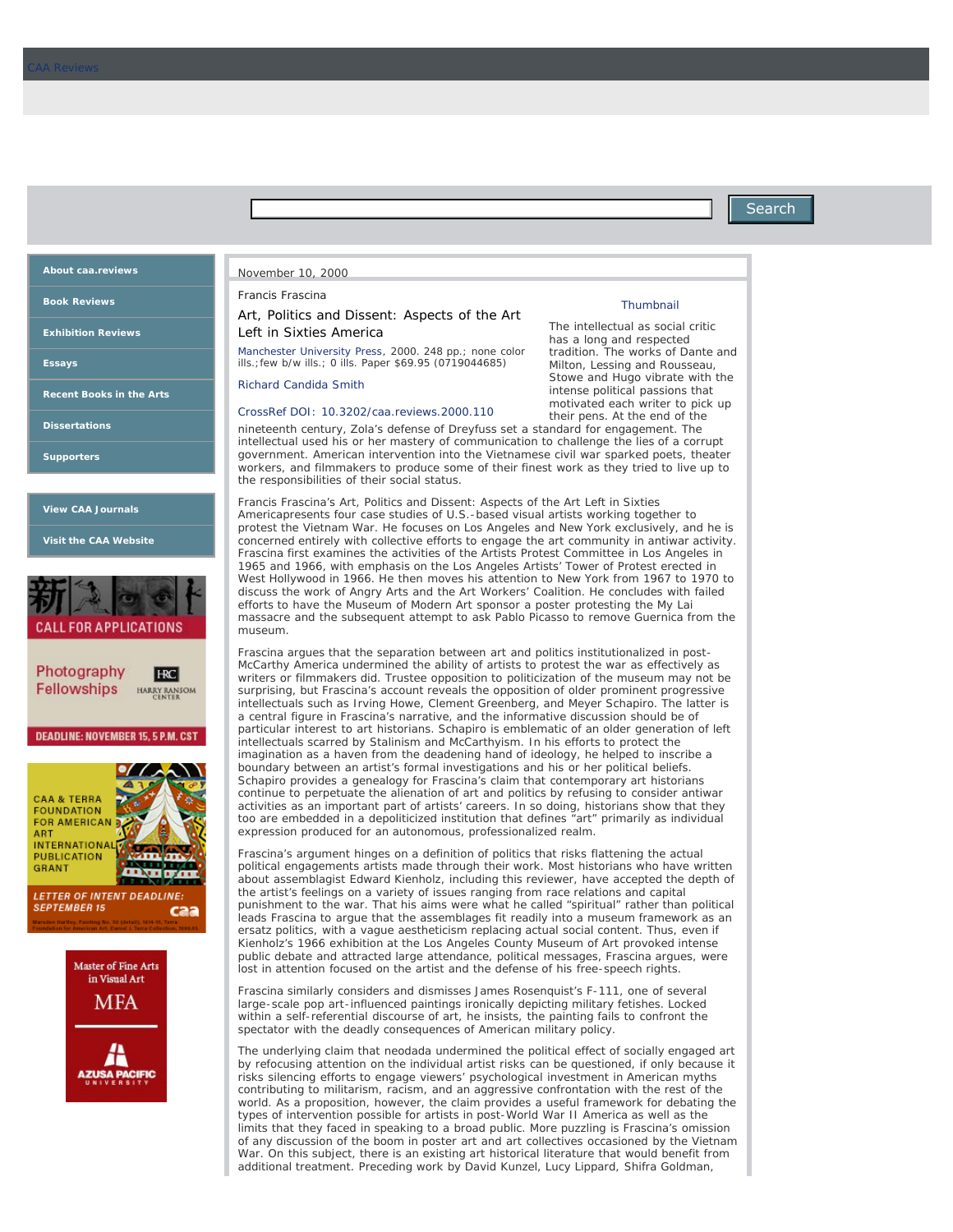and others is not discussed and only tangentially cited.

The framework that Frascina advances for assessing artists' engagement rests on the model Zola provided for the role of intellectuals in political debate. For example, the Artists' Protest Committee's placard *Stop We Dissent* (1965), one of three posters illustrated in the book, features a simple graphic image of a ladder with STOP in stenciled block letters underneath the bottom rung. The figure indexes the argument below demanding an end to American military intervention in Vietnam and the Dominican Republic. Nearly 200 artist names follow, the "we" speaking via the poster. The prominence given the names in the poster design stresses the collective political position but also the social status of the signatories, whose decision to protest has graphic importance equal to the argument.

Frascina's tacit definitions of politics and depoliticization are reinforced by the two images illustrating the Tower of Protest, a collaboration that Frascina cites as providing a model for an alternative vision of art. The first is the front page of the alternative weekly, the *Los Angeles Free Press*, announcing the building of a "Tower for Peace" as an internationally important art exhibit. The second illustration is the cover of *Art in America* showing a photograph of the tower frame under construction. The alternative weekly's account occurred immediately after tower was built, but *Art in America* ignored the tower until 1971, five years after the work had appeared and been demolished. Frascina notes that although hundreds of artists participated in the project, the editors of the most important art journals did not consider the work important as art since it stood apart from the context of galleries and museums. Its reappearance half a decade later coincided with the beginning of series of articles by Therese Schwartz on the politicization of the avant-garde. The image chosen focused on the structural framework for the tower designed by Mark di Suvero. The picture, Frascina claims, emphasized the tower's relation to metal sculptures by the artist and legitimated the entire project by subordinating the project's politics to di Suvero's gallery work.

Frascina finds this maneuver indicative of cultural politics in the United States after McCarthy, rendering invisible gestures promoting alternative conceptions of "art." However, the image reproduced from the *Los Angeles Free Press* suggests that the legitimating maneuver that Frascina critiques in the art world was the precondition for the collective protest to be an effective political intervention in the first place. Three photographs show a crowd of spectators examining the square paintings that hung upon the tower. Each square was contributed by a separate artist, many prominent figures in Los Angeles, New York, and Paris. The squares present simple images readable at a glance to people passing by in an automobile or on foot. Some panels have only block letters with short phrases such as "NO WAR!" or "BODY COUNT." Other panels present iconic images of the dove, the peace sign, or a five-pointed star. Others have simple pictures of aircraft, tanks, faces, or crowds of placard-bearing protestors. A few display abstract images with no apparent concrete reference. As a whole, the images on the tower had no explicit political message. The tower gained its political effect through reference to the prestige of the men and women who submitted work as a gesture of solidarity.

The Tower of Protest remains a minor episode in the history of sixties protest because the strategy of mobilizing intellectuals to articulate the highest values of American society (a goal stated explicitly in the text of *Stop We Dissent*), no longer worked unless the mass media responded. As Frascina notes the local press and television blacked out the tower. That other forms of protest, usually more violent, were able to seize the attention of the press more effectively lies outside the scope of this book. Nonetheless, an important but missing element of his story revolves around the eclipse of a politics of prestige. The dilemma facing intellectuals engaged in protest in the 1960s sprang from the changing nature of celebrity and distinction. Those who understood this change successfully injected themselves into public discussion and changed public consciousness. Those who failed to understand the change, those that pined with nostalgia after the role of intellectuals in France, as did the main organizers of the Tower of Protest, found their efforts failing to ignite public attention.

This book is valuable for the detailed examination it provides of a pivotal moment when the nature of protest was changing. The transformations were due, in part, to the expansion of the mass media and the power that reporters and editors had to publicize or to silence. Another factor that Frascina describes was the shift from a party- to movement-centered left political culture. He emphasizes the priority given to individual moral stand, but the shift was also evidence of the internal crisis of Marxism-Leninism following the death of Stalin, a crisis that would culminate with the collapse of the Soviet Union in 1991.

The historiographical moment is one of change, as the questions the post-Cold War world needs to answer require new ways of examining the past. Frascina's argument is certainly written to our present moment. He examines the Vietnam War period in order to see better "how to produce an oppositional art which escapes the determining effect of the interests that sustain United States imperialism" (215). In his conclusion, he links the controversies during the 1990s over the National Endowment for the Arts to debates over modern art in the 1950s and the failures of artists during the Vietnam War to develop effective practices that could challenge a conservative consensus.

With the United States acting as the center of "globalization," does it make sense to continue conceptualizing the U.S., as Frascina does, as a "conservative" society? This characterization had a logical foundation to the degree that it coincided with the division of the world into two power blocs ostensibly divided on the question of private versus collective ownership of the means of production. Assigning the United States the "conservative" role in the relationship required, however, silencing the persistent transformative aspects of the American political economy, which in the cultural domain, typically include sentimentalizing after the fact what American society has destroyed.

If we think of the United States as a revolutionary rather than as a conservative society, the challenges facing artists and other intellectuals attempting to force collective moral